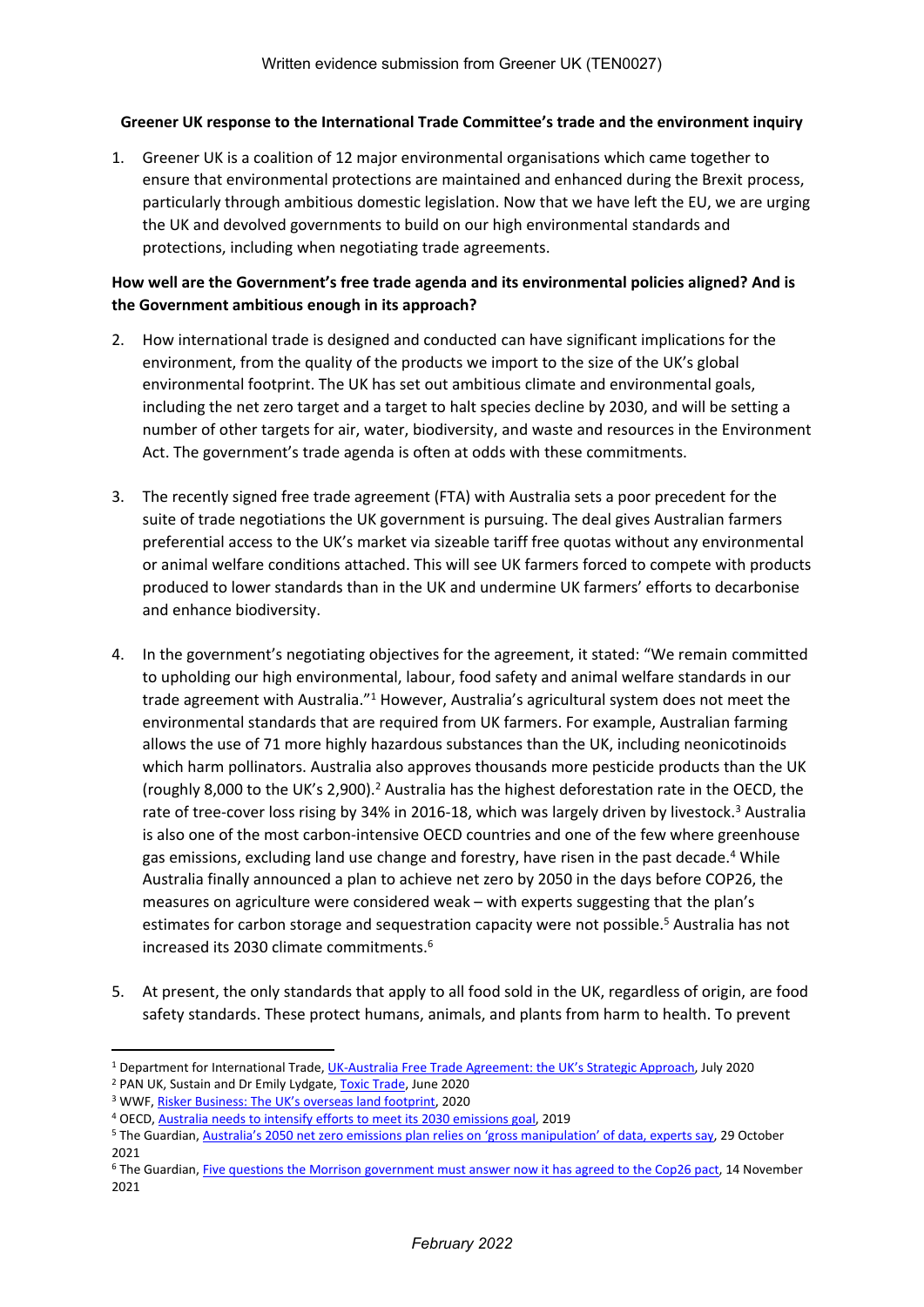the possibility of lower standard imports and avoid undermining the transition to greener forms of agriculture, the UK government should develop a set of core standards to include climate change, environment and animal welfare considerations. These would underpin the UK's trade deals and set minimum sustainability thresholds for all agri-food products imported as well as those produced domestically. This would ensure a level playing field for food producers in the UK and give the public confidence in the quality of food imported to the UK.<sup>7</sup>

6. The government must also publish a trade strategy that sets out how the UK's approach to trade negotiations joins up with its climate and environmental commitments. This would help reassure civil society and businesses that the UK's trade agenda takes into account other important domestic policy objectives. Fundamentally, the UK government should prioritise trade negotiations with countries that are showing international leadership through their climate and environmental commitments, are working to limit global warming to 1.5 degrees, and are keen to put implementation of the Paris Agreement at the centre of an FTA. For example, the UK-EU Trade and Cooperation Agreement includes the fight against climate change as an 'essential element' of the agreement. It specifies that 'materially defeating the object and purpose of the Paris Agreement' would constitute as a serious and substantial failure of the agreement which could lead to the suspension or termination of all or parts of the agreement.<sup>8</sup>

## **To what extent have the Department for International Trade and UK Export Finance changed their working practices in order to bring together the Government's environment and trade policies?**

7. The UK government's Strategic Trade Advisory Group was initially established without an environment and climate representative. $9$  This was addressed when the second call for expressions of interest for membership was reopened for applications for an environment and climate seat in October 2020.<sup>10</sup> The Department for International Trade (DIT) has also established a number of other stakeholder advisory groups but there have been ongoing concerns around the confidentiality agreements required to take part.<sup>11</sup> Whilst DIT has set up these forums, the UK-Australia deal has shown that concerns raised in these have not been meaningfully taken into account.

# **What might be the impacts of measures introduced by the UK's trading partners designed to reduce reliance on carbon-intensive fossil fuels – for example carbon border adjustment mechanisms – on UK trade? And what could a UK carbon border adjustment mechanism mean for its imports and exports?**

8. UK manufacturers who are investing to decarbonise their production process should not be undercut by cheaper imports produced in countries where the standards are lower. Introducing a carbon border adjustment mechanism (CBAM) could help address carbon leakage but would need to be approached on a sector-by-sector basis and implemented as part of a wider package of measures to reduce reliance on fossil fuels. For example, subjecting imports of steel, aluminium or chemicals to a CBAM could motivate businesses both domestically and abroad to

<sup>7</sup> [WWF](https://www.wwf.org.uk/sites/default/files/2021-03/WWF%20Parliamentary%20Briefing_twin%20track%20approach.pdf) [briefing](https://www.wwf.org.uk/sites/default/files/2021-03/WWF%20Parliamentary%20Briefing_twin%20track%20approach.pdf) [on](https://www.wwf.org.uk/sites/default/files/2021-03/WWF%20Parliamentary%20Briefing_twin%20track%20approach.pdf) [the](https://www.wwf.org.uk/sites/default/files/2021-03/WWF%20Parliamentary%20Briefing_twin%20track%20approach.pdf) [UK's](https://www.wwf.org.uk/sites/default/files/2021-03/WWF%20Parliamentary%20Briefing_twin%20track%20approach.pdf) [role](https://www.wwf.org.uk/sites/default/files/2021-03/WWF%20Parliamentary%20Briefing_twin%20track%20approach.pdf) [in](https://www.wwf.org.uk/sites/default/files/2021-03/WWF%20Parliamentary%20Briefing_twin%20track%20approach.pdf) [building](https://www.wwf.org.uk/sites/default/files/2021-03/WWF%20Parliamentary%20Briefing_twin%20track%20approach.pdf) [environmental](https://www.wwf.org.uk/sites/default/files/2021-03/WWF%20Parliamentary%20Briefing_twin%20track%20approach.pdf) [standards](https://www.wwf.org.uk/sites/default/files/2021-03/WWF%20Parliamentary%20Briefing_twin%20track%20approach.pdf) [for](https://www.wwf.org.uk/sites/default/files/2021-03/WWF%20Parliamentary%20Briefing_twin%20track%20approach.pdf) [trade](https://www.wwf.org.uk/sites/default/files/2021-03/WWF%20Parliamentary%20Briefing_twin%20track%20approach.pdf) [and](https://www.wwf.org.uk/sites/default/files/2021-03/WWF%20Parliamentary%20Briefing_twin%20track%20approach.pdf) [agriculture,](https://www.wwf.org.uk/sites/default/files/2021-03/WWF%20Parliamentary%20Briefing_twin%20track%20approach.pdf) March 2021. For options for design of core standards, see [think](https://www.wwf.org.uk/sites/default/files/2022-01/Designing_Environmental_Regulation_Agricultural_Imports.pdf) [piece](https://www.wwf.org.uk/sites/default/files/2022-01/Designing_Environmental_Regulation_Agricultural_Imports.pdf) [by](https://www.wwf.org.uk/sites/default/files/2022-01/Designing_Environmental_Regulation_Agricultural_Imports.pdf) [IEEP](https://www.wwf.org.uk/sites/default/files/2022-01/Designing_Environmental_Regulation_Agricultural_Imports.pdf) [and](https://www.wwf.org.uk/sites/default/files/2022-01/Designing_Environmental_Regulation_Agricultural_Imports.pdf) [TULIP,](https://www.wwf.org.uk/sites/default/files/2022-01/Designing_Environmental_Regulation_Agricultural_Imports.pdf) forming part of research project commissioned by WWF.

<sup>8</sup> Greener UK, [Initial](https://greeneruk.org/sites/default/files/download/2020-12/GreenerUK_initial_analysis_of_the_EU-UK_deal.pdf) [environmental](https://greeneruk.org/sites/default/files/download/2020-12/GreenerUK_initial_analysis_of_the_EU-UK_deal.pdf) [analysis](https://greeneruk.org/sites/default/files/download/2020-12/GreenerUK_initial_analysis_of_the_EU-UK_deal.pdf) [of](https://greeneruk.org/sites/default/files/download/2020-12/GreenerUK_initial_analysis_of_the_EU-UK_deal.pdf) [the](https://greeneruk.org/sites/default/files/download/2020-12/GreenerUK_initial_analysis_of_the_EU-UK_deal.pdf) [EU-UK](https://greeneruk.org/sites/default/files/download/2020-12/GreenerUK_initial_analysis_of_the_EU-UK_deal.pdf) [Trade](https://greeneruk.org/sites/default/files/download/2020-12/GreenerUK_initial_analysis_of_the_EU-UK_deal.pdf) [and](https://greeneruk.org/sites/default/files/download/2020-12/GreenerUK_initial_analysis_of_the_EU-UK_deal.pdf) [Cooperation](https://greeneruk.org/sites/default/files/download/2020-12/GreenerUK_initial_analysis_of_the_EU-UK_deal.pdf) [Agreement](https://greeneruk.org/sites/default/files/download/2020-12/GreenerUK_initial_analysis_of_the_EU-UK_deal.pdf), December 2020 9 Written statement - HCWS1480, [Trade](https://questions-statements.parliament.uk/written-statements/detail/2019-04-03/HCWS1480) [Advisory](https://questions-statements.parliament.uk/written-statements/detail/2019-04-03/HCWS1480) [Groups:](https://questions-statements.parliament.uk/written-statements/detail/2019-04-03/HCWS1480) [,](https://questions-statements.parliament.uk/written-statements/detail/2019-04-03/HCWS1480) 3 April 2019

<sup>10</sup> [https://www.gov.uk/government/publications/call-for-expressions-of-interest-in-membership-of-the-strategic-trade](https://www.gov.uk/government/publications/call-for-expressions-of-interest-in-membership-of-the-strategic-trade-advisory-group)[advisory-group](https://www.gov.uk/government/publications/call-for-expressions-of-interest-in-membership-of-the-strategic-trade-advisory-group)

<sup>&</sup>lt;sup>11</sup> Sky News, [Trade](https://news.sky.com/story/trade-experts-reject-government-gagging-orders-12034425) [experts](https://news.sky.com/story/trade-experts-reject-government-gagging-orders-12034425) [reject](https://news.sky.com/story/trade-experts-reject-government-gagging-orders-12034425) [government](https://news.sky.com/story/trade-experts-reject-government-gagging-orders-12034425) [gagging](https://news.sky.com/story/trade-experts-reject-government-gagging-orders-12034425) [orders](https://news.sky.com/story/trade-experts-reject-government-gagging-orders-12034425), 23 July 2020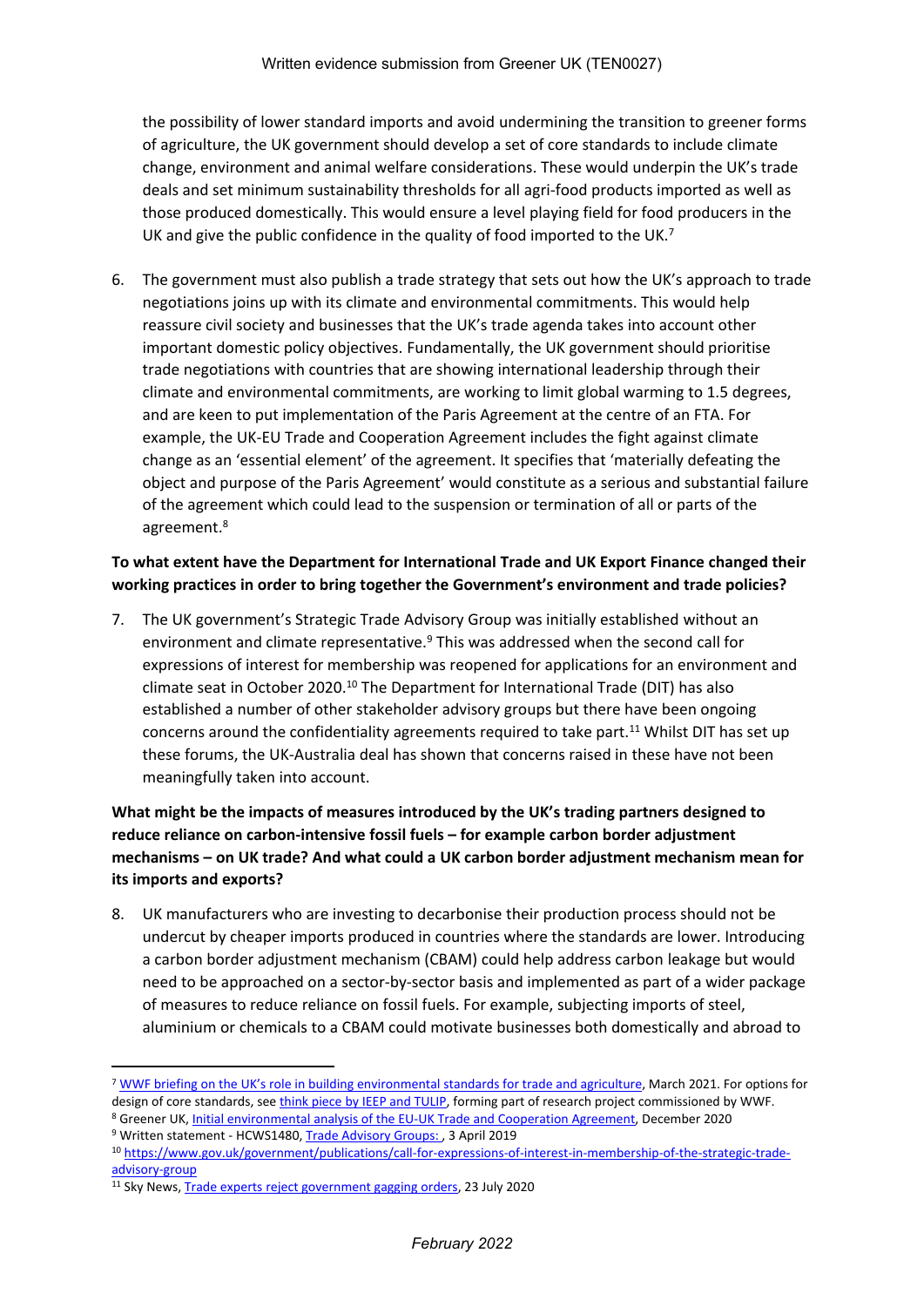invest in lower emissions production. However, subjecting agricultural imports to a CBAM would only serve to reduce greenhouse gas emissions linked to agricultural processes and would fail to address a number of other environmental impacts, such as water pollution, soil quality and biodiversity. A more holistic approach would be the development of core environmental standards.

- 9. The UK would need to carefully consider and mitigate impacts of a CBAM on developing countries. Mitigating measures could include exemptions or reductions (potentially time limited) for the least developed countries and help with the technical and administrative burden of introducing accounting practices for carbon in supply chains.
- 10. A CBAM should also be supported by other incentives to decarbonise domestically and abroad, which could include R&D support, support for capital spend for major investments, decarbonisation targets for specifics sectors like steel, and creating a market for lower carbon products via procurement and product standards.

# **What are the benefits and costs of the UK's approach to environmental and climate change commitments in free trade negotiations to date? And to what extent might the inclusion of Investor-State Dispute Settlement clauses in free trade agreements affect the UK's climate change policies?**

- 11. The UK's approach to environmental and climate change commitments in free trade negotiations is inconsistent which limits the benefits that can be gained. The Climate Change Committee in its last progress report to Parliament suggested that the "climate commitments within the UK-EU deal could be used more widely as a template for other trade deals agreed by the UK in the future" and recommended that DIT "should use trade policy to encourage increased ambition on both climate change mitigation and adaptation in other countries, including considering the role for border carbon adjustments and standards to prevent carbon leakage".<sup>12</sup>
- 12. In order to protect the government's right to regulate, FTAs must exclude provisions designed to protect investors such as the Investor State Dispute Settlement (ISDS) mechanisms. The inclusion of ISDS clauses in trade agreements could expose the UK to the risk of being sued by investors if the government were to introduce regulation, for instance, in pursuit of its net zero target. For example, coal mining company Westmoreland has launched an ISDS complaint against Canada for phasing out coal-fired power stations, electricity generation company RWE sued the Dutch government for its plans to phase out coal and the Italian government faces legal action from UK firm Rockhopper for banning offshore oil drilling.<sup>13</sup> This risk could deter the UK from tightening regulation in future. We were pleased to see that the UK-Australia FTA did not include ISDS and it will be crucial for the UK to agree exemptions from ISDS provisions in any future accession to the Comprehensive and Progressive Agreement for Trans-Pacific Partnership (CPTPP). Due to public concerns around ISDS mechanisms, New Zealand has signed side letters with five CPTPP member countries (Australia, Brunei, Malaysia, Peru and Vietnam) to restrict or limit the application of the ISDS provisions.

#### **By what measures should the environmental impacts of new free trade agreements be assessed?**

<sup>&</sup>lt;sup>12</sup> Climate Change Committee, *[Progress](https://www.theccc.org.uk/wp-content/uploads/2021/06/Progress-in-reducing-emissions-2021-Report-to-Parliament.pdf) [in](https://www.theccc.org.uk/wp-content/uploads/2021/06/Progress-in-reducing-emissions-2021-Report-to-Parliament.pdf) [reducing](https://www.theccc.org.uk/wp-content/uploads/2021/06/Progress-in-reducing-emissions-2021-Report-to-Parliament.pdf) [emissions:](https://www.theccc.org.uk/wp-content/uploads/2021/06/Progress-in-reducing-emissions-2021-Report-to-Parliament.pdf) [2021](https://www.theccc.org.uk/wp-content/uploads/2021/06/Progress-in-reducing-emissions-2021-Report-to-Parliament.pdf) [Report](https://www.theccc.org.uk/wp-content/uploads/2021/06/Progress-in-reducing-emissions-2021-Report-to-Parliament.pdf) [to](https://www.theccc.org.uk/wp-content/uploads/2021/06/Progress-in-reducing-emissions-2021-Report-to-Parliament.pdf) [Parliament](https://www.theccc.org.uk/wp-content/uploads/2021/06/Progress-in-reducing-emissions-2021-Report-to-Parliament.pdf)*, June 2021

<sup>13</sup> [Greener](https://greeneruk.org/sites/default/files/download/2021-08/Greener_UK_briefing_on_the_CPTPP.pdf) [UK](https://greeneruk.org/sites/default/files/download/2021-08/Greener_UK_briefing_on_the_CPTPP.pdf), Greener UK [briefing](https://greeneruk.org/sites/default/files/download/2021-08/Greener_UK_briefing_on_the_CPTPP.pdf) [on](https://greeneruk.org/sites/default/files/download/2021-08/Greener_UK_briefing_on_the_CPTPP.pdf) [the](https://greeneruk.org/sites/default/files/download/2021-08/Greener_UK_briefing_on_the_CPTPP.pdf) [Comprehensive](https://greeneruk.org/sites/default/files/download/2021-08/Greener_UK_briefing_on_the_CPTPP.pdf) [and](https://greeneruk.org/sites/default/files/download/2021-08/Greener_UK_briefing_on_the_CPTPP.pdf) [Progressive](https://greeneruk.org/sites/default/files/download/2021-08/Greener_UK_briefing_on_the_CPTPP.pdf) [Agreement](https://greeneruk.org/sites/default/files/download/2021-08/Greener_UK_briefing_on_the_CPTPP.pdf) [for](https://greeneruk.org/sites/default/files/download/2021-08/Greener_UK_briefing_on_the_CPTPP.pdf) [Trans-Pacific](https://greeneruk.org/sites/default/files/download/2021-08/Greener_UK_briefing_on_the_CPTPP.pdf) [Partnership,](https://greeneruk.org/sites/default/files/download/2021-08/Greener_UK_briefing_on_the_CPTPP.pdf) 2021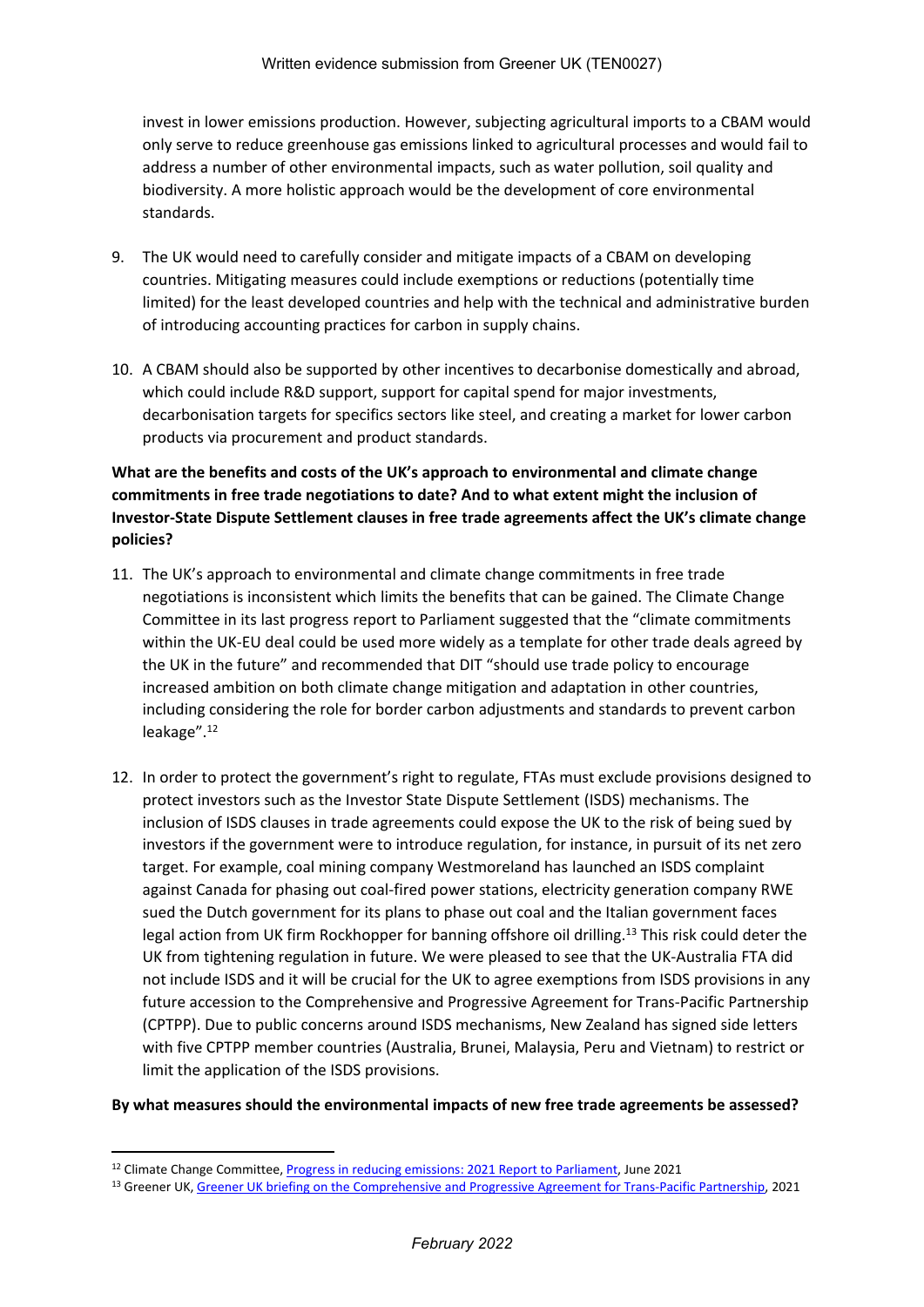13. To get a better understanding of the impacts to the environment, and how to mitigate them, UK trade policy should require conducting environmental impact assessments (EIAs) during the negotiating process. These assessments must inform the development of trade policy at all stages and should affect how trade agreements are agreed. EIAs should be conducted periodically once deals are ratified to determine any modifications to existing deals or implications for future deals.

### **How effective is the Government's engagement with international forums to ensure that there is a broad consensus among its trading partners on how to align trade with environmental issues?**

- 14. At a multilateral level, the UK has an opportunity by virtue of its new status as an independent nation at the World Trade Organisation (WTO) to push for reforms to integrate international trade with climate and environmental policies. It is encouraging that the UK has signed all three ministerial statements which were put forward by the Trade and Environmental Sustainability Structured Discussions (TESSD), Informal Dialogue on Plastics Pollution and Sustainable Plastics Trade (IDP), and Fossil Fuel Subsidy Reform (FFSR) initiatives at the WTO in December 2021.<sup>14</sup> However we note with concern that the fossil fuel subsidies statement only committed to phase out "inefficient" fossil fuel subsidies.<sup>15</sup>
- 15. As COP26 president, the UK must go above and beyond the WTO's initiatives and work to align trade and environmental issues in its wider international diplomacy and delivery of the Glasgow Climate Pact and other COP26 initiatives such as the Forest, Agriculture and Commodity Trade Dialogue. Work to build consensus on industrial decarbonisation undertaken as part of the UK's G7 presidency should be handed over properly to Germany as the next G7 chair.<sup>16</sup>

# **What can the UK learn from how other countries' experiences of aligning trade and environmental policies? How have other countries innovated in this area?**

- 16. There are a limited number of examples of countries properly aligning trade and environmental policies, which presents an opportunity for the UK government to be world leading in setting out a trade strategy that reinforces its commitment to net zero and nature restoration. The government is rushing to advance multiple trade deals without having a coherent trade policy or strategy in place. Some of the UK's major trade partners – including the US, the EU and New Zealand – have published trade policies. This gives their negotiators a clear mandate, which strengthens their hand in negotiations, as it shows that their red lines are based on domestic support. It also ensures government cohesion on critical policy issues. The UK government must set out a trade strategy which elaborates how its approach to new trade agreements and the WTO join up with its climate and environmental commitments in order to avoid friction and maintain credibility on the international stage.<sup>17</sup>
- 17. Compared to countries like the US, EU and Japan, the UK Parliament's role in the negotiation and ratification of FTAs is considerably weaker. The US Congress and EU Parliament are able to shape negotiating mandates, have a legal right to be informed at all stages of negotiations, have access to classified negotiating texts, and must approve the final agreement for it to be ratified. Meanwhile in the UK, several parliamentary committees have declared the CRAG Act process, one of the few means through which Parliament can scrutinise trade treaties, unfit for purpose.

<sup>&</sup>lt;sup>14</sup> World Trade Organization, [New](https://www.wto.org/english/news_e/news21_e/envir_15dec21_e.htm) [initiatives](https://www.wto.org/english/news_e/news21_e/envir_15dec21_e.htm) [seek](https://www.wto.org/english/news_e/news21_e/envir_15dec21_e.htm) [to](https://www.wto.org/english/news_e/news21_e/envir_15dec21_e.htm) [put](https://www.wto.org/english/news_e/news21_e/envir_15dec21_e.htm) [environment](https://www.wto.org/english/news_e/news21_e/envir_15dec21_e.htm) [at](https://www.wto.org/english/news_e/news21_e/envir_15dec21_e.htm) [heart](https://www.wto.org/english/news_e/news21_e/envir_15dec21_e.htm) [of](https://www.wto.org/english/news_e/news21_e/envir_15dec21_e.htm) [trade](https://www.wto.org/english/news_e/news21_e/envir_15dec21_e.htm) [discussions,](https://www.wto.org/english/news_e/news21_e/envir_15dec21_e.htm) 15 December 2021

<sup>15</sup> World Trade Organization, [Ministerial](https://docs.wto.org/dol2fe/Pages/SS/directdoc.aspx?filename=q:/WT/MIN21/9R1.pdf&Open=True) [statement](https://docs.wto.org/dol2fe/Pages/SS/directdoc.aspx?filename=q:/WT/MIN21/9R1.pdf&Open=True) [on](https://docs.wto.org/dol2fe/Pages/SS/directdoc.aspx?filename=q:/WT/MIN21/9R1.pdf&Open=True) [fossil](https://docs.wto.org/dol2fe/Pages/SS/directdoc.aspx?filename=q:/WT/MIN21/9R1.pdf&Open=True) [fuel](https://docs.wto.org/dol2fe/Pages/SS/directdoc.aspx?filename=q:/WT/MIN21/9R1.pdf&Open=True) [subsidies,](https://docs.wto.org/dol2fe/Pages/SS/directdoc.aspx?filename=q:/WT/MIN21/9R1.pdf&Open=True) 14 December 2021

<sup>&</sup>lt;sup>16</sup> 2021 UK G7 Presidency, [Explanatory](https://assets.publishing.service.gov.uk/government/uploads/system/uploads/attachment_data/file/996388/EPD3_G7_Industrial_Decarbonisation_Agenda.pdf) [Presidency](https://assets.publishing.service.gov.uk/government/uploads/system/uploads/attachment_data/file/996388/EPD3_G7_Industrial_Decarbonisation_Agenda.pdf) [Document](https://assets.publishing.service.gov.uk/government/uploads/system/uploads/attachment_data/file/996388/EPD3_G7_Industrial_Decarbonisation_Agenda.pdf) [-](https://assets.publishing.service.gov.uk/government/uploads/system/uploads/attachment_data/file/996388/EPD3_G7_Industrial_Decarbonisation_Agenda.pdf) [G7](https://assets.publishing.service.gov.uk/government/uploads/system/uploads/attachment_data/file/996388/EPD3_G7_Industrial_Decarbonisation_Agenda.pdf) [Industrial](https://assets.publishing.service.gov.uk/government/uploads/system/uploads/attachment_data/file/996388/EPD3_G7_Industrial_Decarbonisation_Agenda.pdf) [Decarbonisation](https://assets.publishing.service.gov.uk/government/uploads/system/uploads/attachment_data/file/996388/EPD3_G7_Industrial_Decarbonisation_Agenda.pdf) [Agenda,](https://assets.publishing.service.gov.uk/government/uploads/system/uploads/attachment_data/file/996388/EPD3_G7_Industrial_Decarbonisation_Agenda.pdf) 7 June 2021

<sup>&</sup>lt;sup>17</sup> Anna Sands, [How](https://greenallianceblog.org.uk/2021/06/10/how-can-the-uk-be-a-credible-trading-nation-without-a-trade-policy/) [can](https://greenallianceblog.org.uk/2021/06/10/how-can-the-uk-be-a-credible-trading-nation-without-a-trade-policy/) [the](https://greenallianceblog.org.uk/2021/06/10/how-can-the-uk-be-a-credible-trading-nation-without-a-trade-policy/) [UK](https://greenallianceblog.org.uk/2021/06/10/how-can-the-uk-be-a-credible-trading-nation-without-a-trade-policy/) [be](https://greenallianceblog.org.uk/2021/06/10/how-can-the-uk-be-a-credible-trading-nation-without-a-trade-policy/) [a](https://greenallianceblog.org.uk/2021/06/10/how-can-the-uk-be-a-credible-trading-nation-without-a-trade-policy/) [credible](https://greenallianceblog.org.uk/2021/06/10/how-can-the-uk-be-a-credible-trading-nation-without-a-trade-policy/) [trading](https://greenallianceblog.org.uk/2021/06/10/how-can-the-uk-be-a-credible-trading-nation-without-a-trade-policy/) [nation](https://greenallianceblog.org.uk/2021/06/10/how-can-the-uk-be-a-credible-trading-nation-without-a-trade-policy/) [without](https://greenallianceblog.org.uk/2021/06/10/how-can-the-uk-be-a-credible-trading-nation-without-a-trade-policy/) a [trade](https://greenallianceblog.org.uk/2021/06/10/how-can-the-uk-be-a-credible-trading-nation-without-a-trade-policy/) [policy,](https://greenallianceblog.org.uk/2021/06/10/how-can-the-uk-be-a-credible-trading-nation-without-a-trade-policy/) June 2021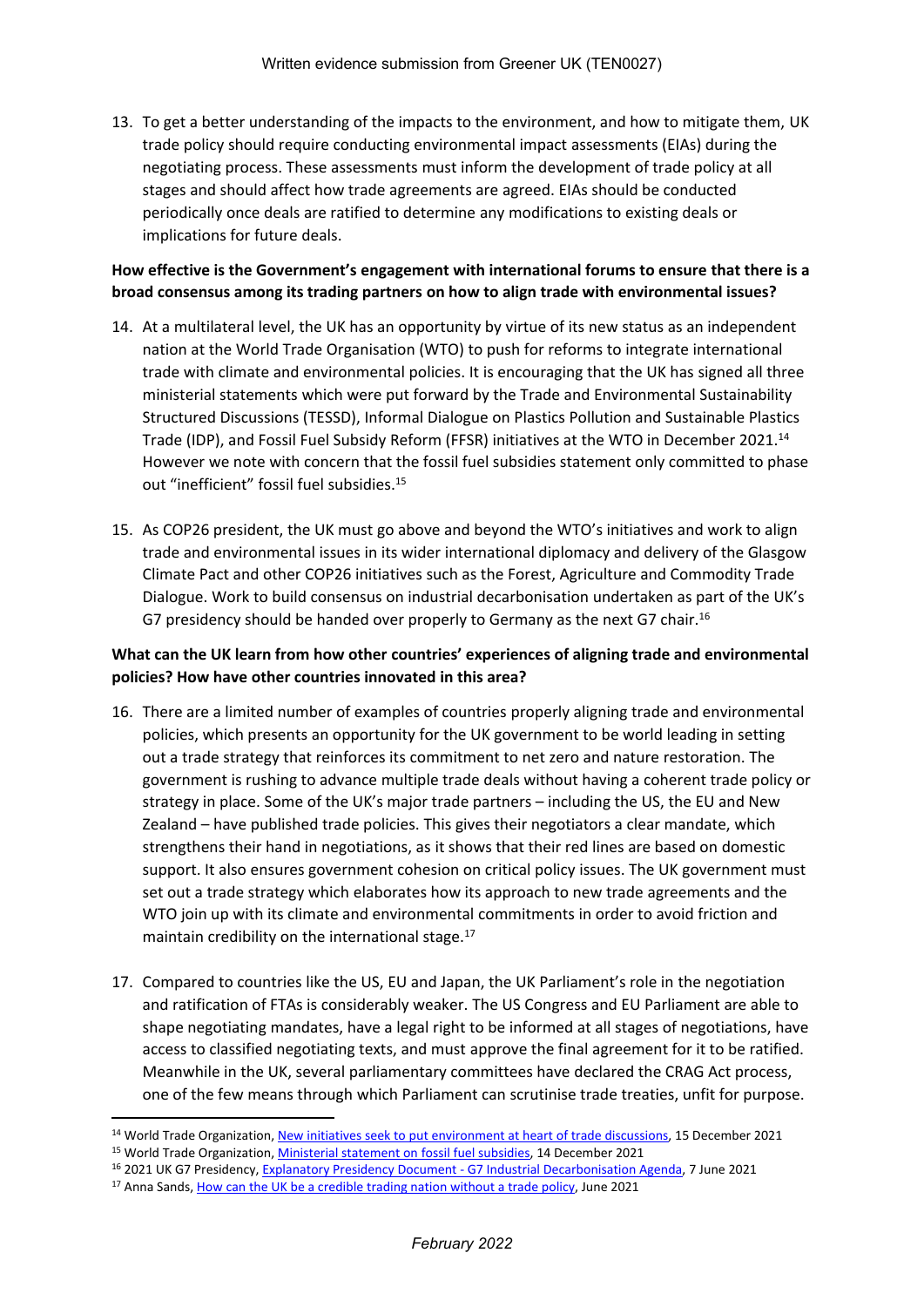The House of Lords Constitution Committee found that "reform is required to enable Parliament to conduct effective scrutiny of the government's treaty actions"<sup>18</sup> and the timetable under CRAG has been found by the House of Lords European Union Committee to be a "significant impediment, precluding meaningful consultation of stakeholders and limiting the opportunity for committee Members to engage in informed consideration and discussion".<sup>19</sup>

- 18. The UK would benefit from embedding better and earlier opportunities for parliamentary scrutiny into its trade negotiations process so that parliamentarians can ensure new FTAs work towards the UK's net zero commitment and high environmental standards. Public participation in policymaking relating to the environment is also enshrined in the United Nations Aarhus Convention, to which the UK is a signatory.<sup>20</sup> Under the convention, the public must have opportunities to be involved with policymaking that has environmental implications.
- 19. In establishing core environmental standards, the UK should look to the example of the US Marine Mammal Protection Act, which demonstrates how import restrictions aimed at protecting the environment can be designed in a WTO-compliant way. Under this Act, the US issued new regulations in 2016 to ensure that the seafood imported into the US is governed by marine mammal protections that are "comparable in effectiveness" to US standards. This is an example of regulations that hold imported products to the same environmental standards as domestic products accompanied by measures to support affected parties and nations. Crucially, these regulations fall within the WTO framework and do not hold foreign producers to higher standards than the US's domestic producers.<sup>21</sup>

# **What opportunities are there for the Government to innovate to create more opportunities for "green" goods and services to export, to decarbonise and green supply chains?**

20. Making environmental goods and services more affordable and accessible will play an important part in accelerating climate action. The UK government has shown leadership on this issue by liberalising 200 new environmental goods.<sup>22</sup> Removing tariffs on environmental goods and services to support an equitable expansion of clean energy and low carbon products should be accompanied by measures to reduce non-tariff barriers and support technology transfer to ensure solutions can be adapted for local circumstances. As part of this work, the UK government should seek to join discussions on the Agreement on Climate Change, Trade and Sustainability, which aims to liberalise trade in environmental goods and services, eliminate fossil fuel subsidies and encourage eco-labelling.<sup>23</sup>

### **To what extent is the UK's trade policy keeping up with demands from consumers on issues such as sustainability, deforestation, eco-labelling and greener supply chains?**

21. A Which? survey of UK adults in 2019 showed that "most people would feel uncomfortable eating food produced using methods that are allowed in some countries, but not currently in

<sup>19</sup> House of Lords European Union Committee, [Scrutiny](https://publications.parliament.uk/pa/ld201719/ldselect/ldeucom/387/38705.htm) [of](https://publications.parliament.uk/pa/ld201719/ldselect/ldeucom/387/38705.htm) [international](https://publications.parliament.uk/pa/ld201719/ldselect/ldeucom/387/38705.htm) [agreements:](https://publications.parliament.uk/pa/ld201719/ldselect/ldeucom/387/38705.htm) [lessons](https://publications.parliament.uk/pa/ld201719/ldselect/ldeucom/387/38705.htm) [learned,](https://publications.parliament.uk/pa/ld201719/ldselect/ldeucom/387/38705.htm) 27 June 2019 <sup>20</sup> UNECE Convention on Access to Information, Public Participation in Decision-making and Access to Justice in

<sup>&</sup>lt;sup>18</sup> House of Lords Constitution Committee, [Parliamentary](https://publications.parliament.uk/pa/ld201719/ldselect/ldconst/345/34502.htm) [Scrutiny](https://publications.parliament.uk/pa/ld201719/ldselect/ldconst/345/34502.htm) [of](https://publications.parliament.uk/pa/ld201719/ldselect/ldconst/345/34502.htm) [Treaties](https://publications.parliament.uk/pa/ld201719/ldselect/ldconst/345/34502.htm), 30 April 2019

Environmental Matters (Aarhus Convention) <https://www.unece.org/env/pp/treatytext.html> <sup>21</sup> Megan Waters, [WWF](https://www.wwf.org.uk/sites/default/files/2021-03/MMPA%20Briefing%20final%20draft_0.pdf) [Briefing](https://www.wwf.org.uk/sites/default/files/2021-03/MMPA%20Briefing%20final%20draft_0.pdf) [–](https://www.wwf.org.uk/sites/default/files/2021-03/MMPA%20Briefing%20final%20draft_0.pdf) [The](https://www.wwf.org.uk/sites/default/files/2021-03/MMPA%20Briefing%20final%20draft_0.pdf) [US](https://www.wwf.org.uk/sites/default/files/2021-03/MMPA%20Briefing%20final%20draft_0.pdf) [MMPA](https://www.wwf.org.uk/sites/default/files/2021-03/MMPA%20Briefing%20final%20draft_0.pdf) [model](https://www.wwf.org.uk/sites/default/files/2021-03/MMPA%20Briefing%20final%20draft_0.pdf) [for](https://www.wwf.org.uk/sites/default/files/2021-03/MMPA%20Briefing%20final%20draft_0.pdf) [building](https://www.wwf.org.uk/sites/default/files/2021-03/MMPA%20Briefing%20final%20draft_0.pdf) [Core](https://www.wwf.org.uk/sites/default/files/2021-03/MMPA%20Briefing%20final%20draft_0.pdf) [Environmental](https://www.wwf.org.uk/sites/default/files/2021-03/MMPA%20Briefing%20final%20draft_0.pdf) [Standards](https://www.wwf.org.uk/sites/default/files/2021-03/MMPA%20Briefing%20final%20draft_0.pdf) [into](https://www.wwf.org.uk/sites/default/files/2021-03/MMPA%20Briefing%20final%20draft_0.pdf) [Trade](https://www.wwf.org.uk/sites/default/files/2021-03/MMPA%20Briefing%20final%20draft_0.pdf) [Policy](https://www.wwf.org.uk/sites/default/files/2021-03/MMPA%20Briefing%20final%20draft_0.pdf),

March 2021 <sup>22</sup> Emily Lydgate and Chloe Anthony, Trade Policy Observatory, [Can](https://blogs.sussex.ac.uk/uktpo/files/2020/09/Briefing-paper-47.pdf) [the](https://blogs.sussex.ac.uk/uktpo/files/2020/09/Briefing-paper-47.pdf) [UK](https://blogs.sussex.ac.uk/uktpo/files/2020/09/Briefing-paper-47.pdf) [Government](https://blogs.sussex.ac.uk/uktpo/files/2020/09/Briefing-paper-47.pdf) [be](https://blogs.sussex.ac.uk/uktpo/files/2020/09/Briefing-paper-47.pdf) ['World-Leading'](https://blogs.sussex.ac.uk/uktpo/files/2020/09/Briefing-paper-47.pdf) [in](https://blogs.sussex.ac.uk/uktpo/files/2020/09/Briefing-paper-47.pdf) [both](https://blogs.sussex.ac.uk/uktpo/files/2020/09/Briefing-paper-47.pdf) [Trade](https://blogs.sussex.ac.uk/uktpo/files/2020/09/Briefing-paper-47.pdf) [and](https://blogs.sussex.ac.uk/uktpo/files/2020/09/Briefing-paper-47.pdf) [Climate](https://blogs.sussex.ac.uk/uktpo/files/2020/09/Briefing-paper-47.pdf) [Policy](https://blogs.sussex.ac.uk/uktpo/files/2020/09/Briefing-paper-47.pdf), September 2020

<sup>23</sup> [https://www.mfat.govt.nz/en/trade/free-trade-agreements/trade-and-climate/agreement-on-climate-change-trade](https://www.mfat.govt.nz/en/trade/free-trade-agreements/trade-and-climate/agreement-on-climate-change-trade-and-sustainability-accts-negotiations/)[and-sustainability-accts-negotiations/](https://www.mfat.govt.nz/en/trade/free-trade-agreements/trade-and-climate/agreement-on-climate-change-trade-and-sustainability-accts-negotiations/)